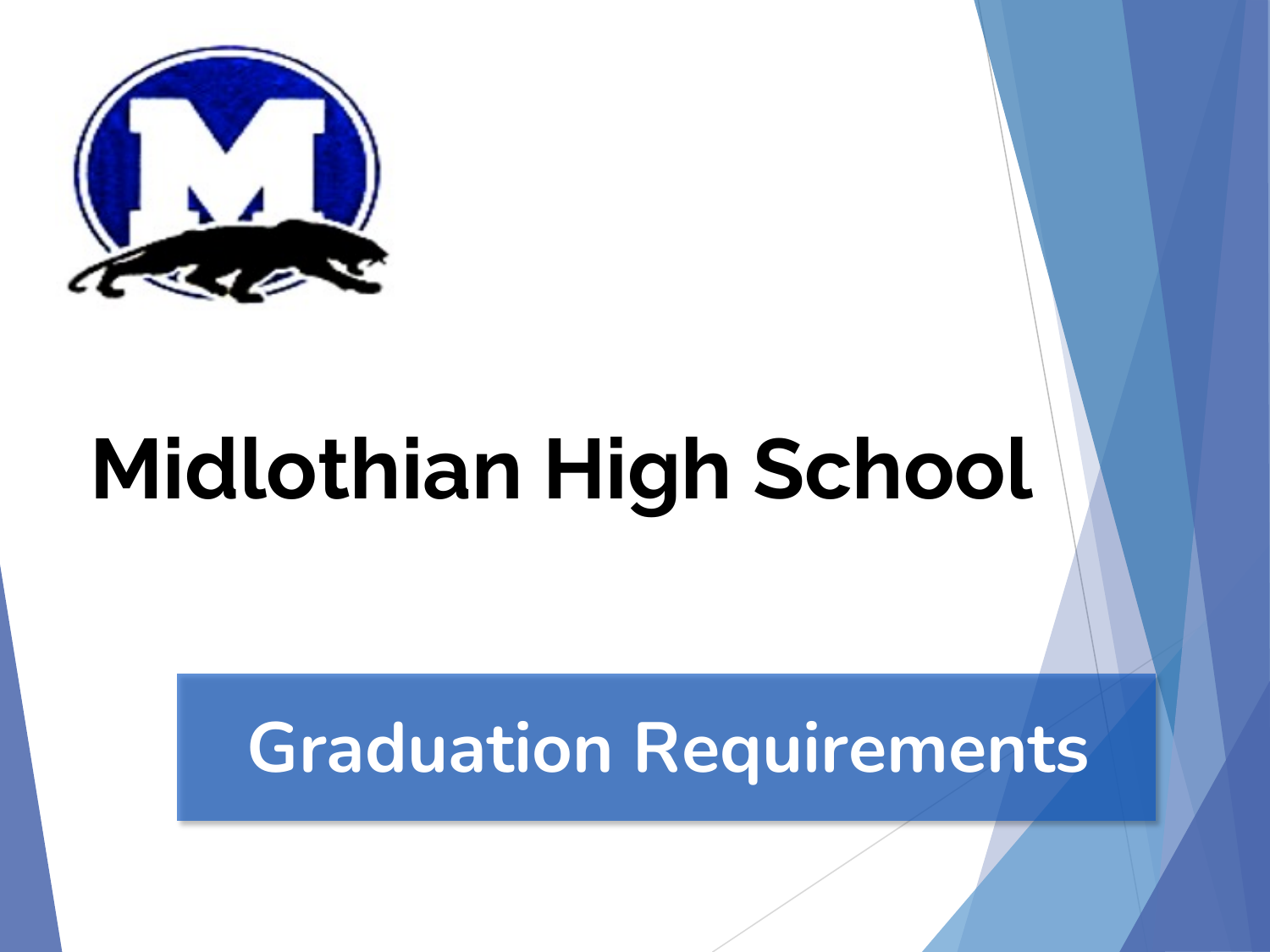## **In this presentation…**



We will go over explanations for the following Graduation requirements in the State of Texas:

- $\blacktriangleright$  Required credits and courses
- STAAR/EOC testing
- $\blacktriangleright$  Attendance requirements
- $\triangleright$  Other state and local district requirements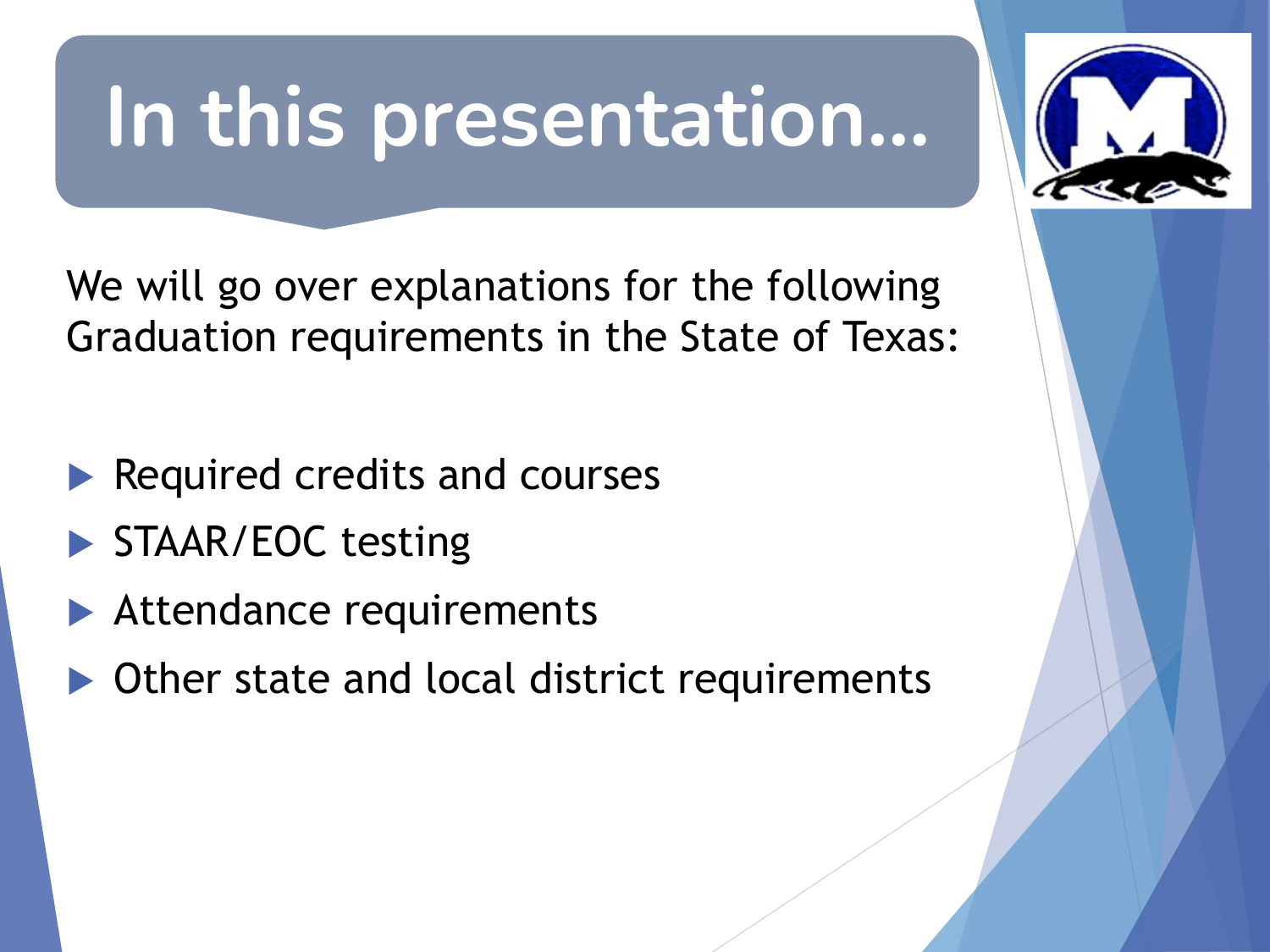## **Credits and Classes**



According to state law, a student must have at least **26 credits** to graduate. A student may graduate with at least 22 under a Foundation w/o endorsement plan-but this limits financial aid and post-secondary options. It is perfectly acceptable to graduate with more than 26.

NOTE: Red courses are required by TX for students to take and pass.

- 4 CREDITS: English: English 1, 2, 3, and 4<sup>th</sup> Advanced English class
- 4 CREDITS: Math: Algebra 1, Geometry, 3<sup>rd</sup> math, 4<sup>th</sup> math
- 4 CREDITS: Science: Biology, 1 lab science, 3<sup>rd</sup> science, 4th science

3 or 4 CREDITS (4 recommended): Social Studies: W. Geo. and/or W. Hist., US Hist., Gov., and Econ.

- 1 CREDIT: Fine Arts: (may be 1 class or combo)
- 1 CREDIT: **Physical Education:** (may be 1 class or combo)
- 2 CREDITS: Language other than English (must be the **SAME** foreign language)
- 6 or 7 CREDITS: Electives can be a mixture of different courses.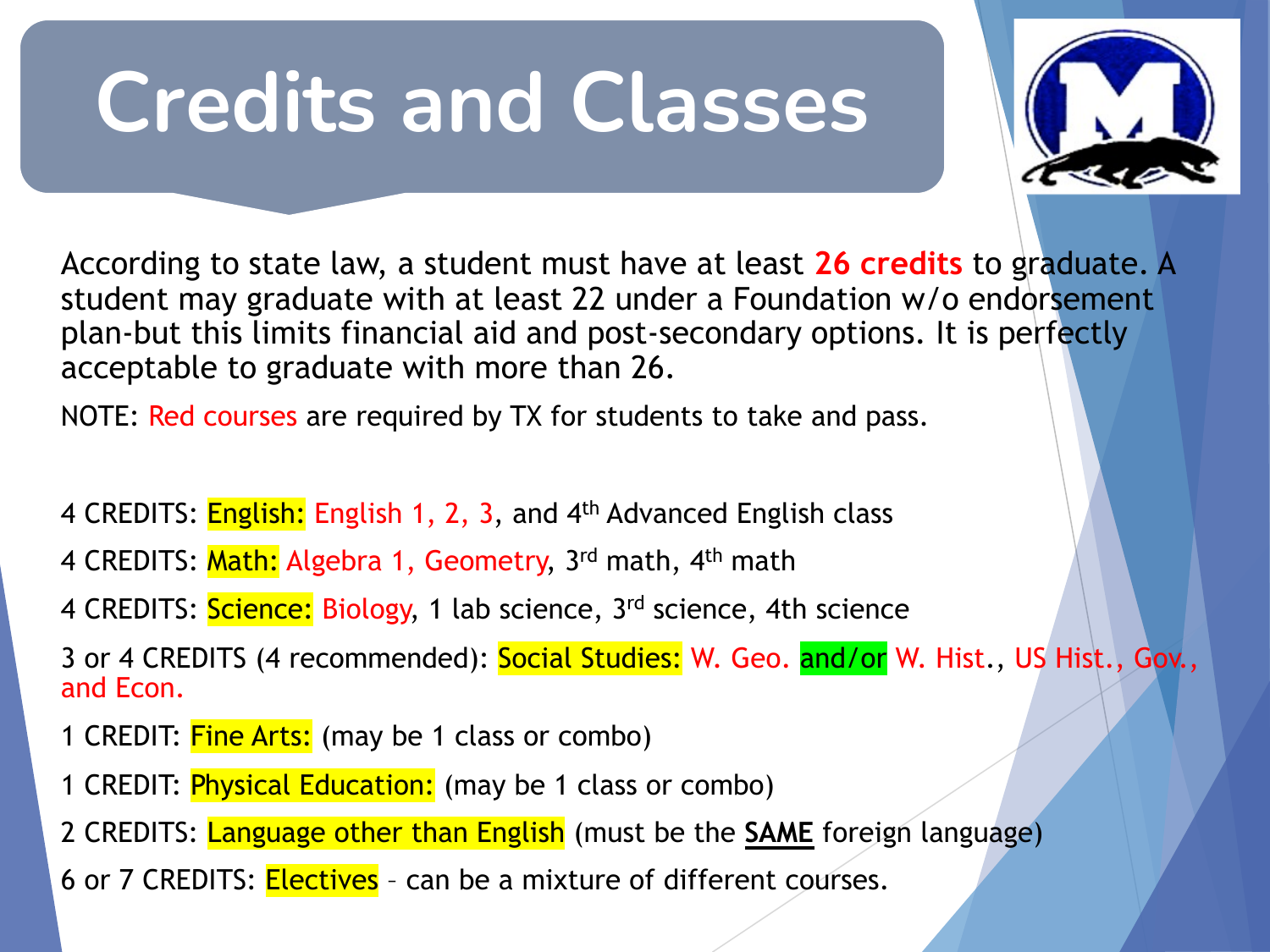# **STAAR/EOC testing**



The State of Texas requires all high school students to take and pass five End of Course Exams (EOC), also known as STAAR tests, in order to meet state testing **graduation requirements**.

By state law, if a student takes the classes English 1, English 2, Algebra 1, Biology, and US History, they must take the STAAR/EOC test for that subject as well in the same year the course was taken.

**A student must meet ALL STAAR/EOC testing requirements to graduate from a public high school in Texas.**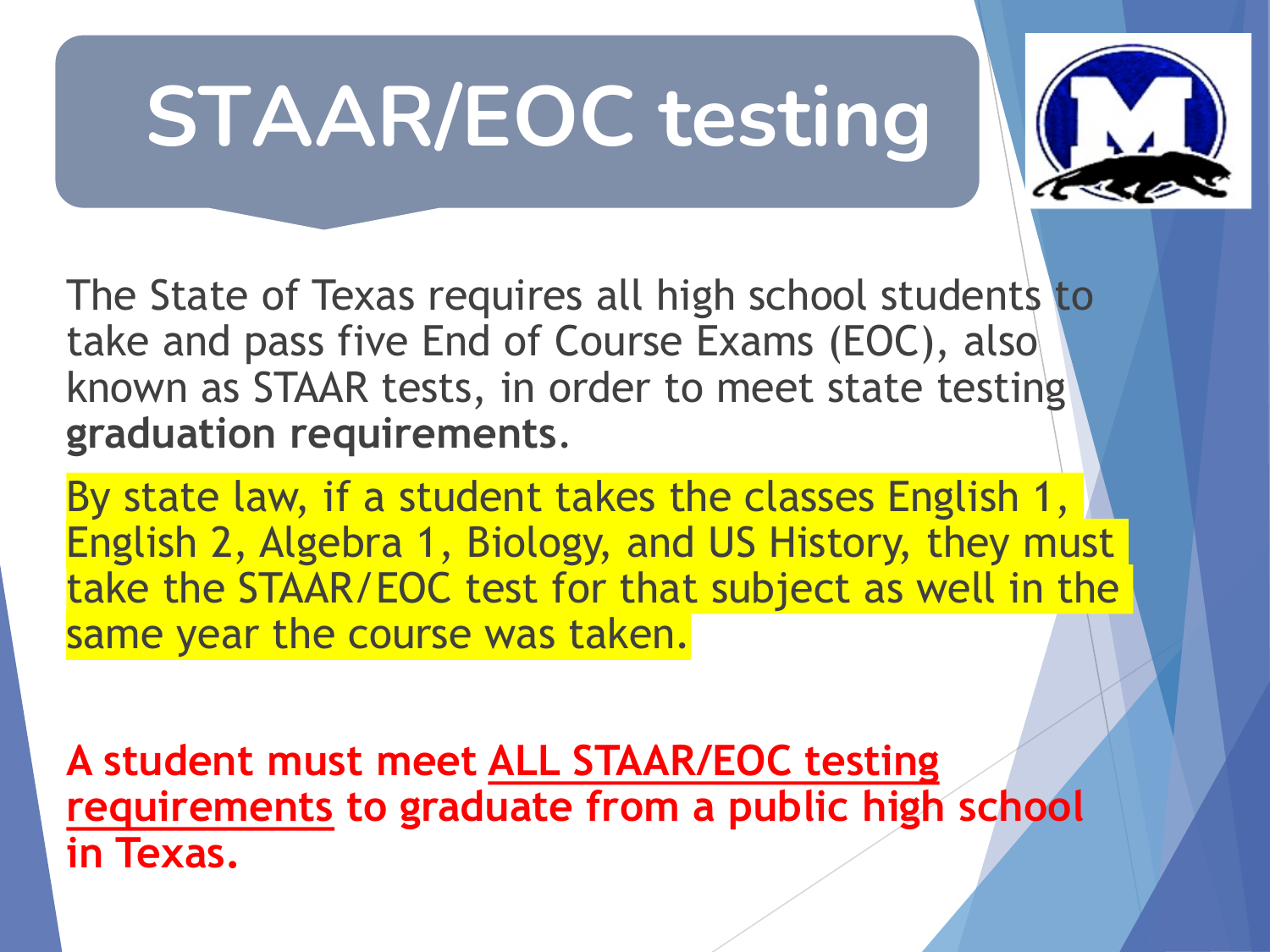# **STAAR/EOC Retests**



#### What i[f my](https://www.texasassessment.gov/~/media/Project/Client%20Portals/Texas/PDF/Report%20Cards/report-card-walkthrough/report-card-staar) student is NOT successful on the STAAR/EOC exam(s)?

- Students must retake each exam they were unsuccessful on until they reaching a PASSING standard.
- **RETAKES:** Students can retake tests in June (All), December (All), April (English), and May (Alg. 1, Bio, USH)

#### **UNDERSTANDING YOUR STAAR REPORT**

- **EXTERGHEER** Click here for an explanation of the STAAR report.
- Once a test is PASSED, the student never has to take that examagain!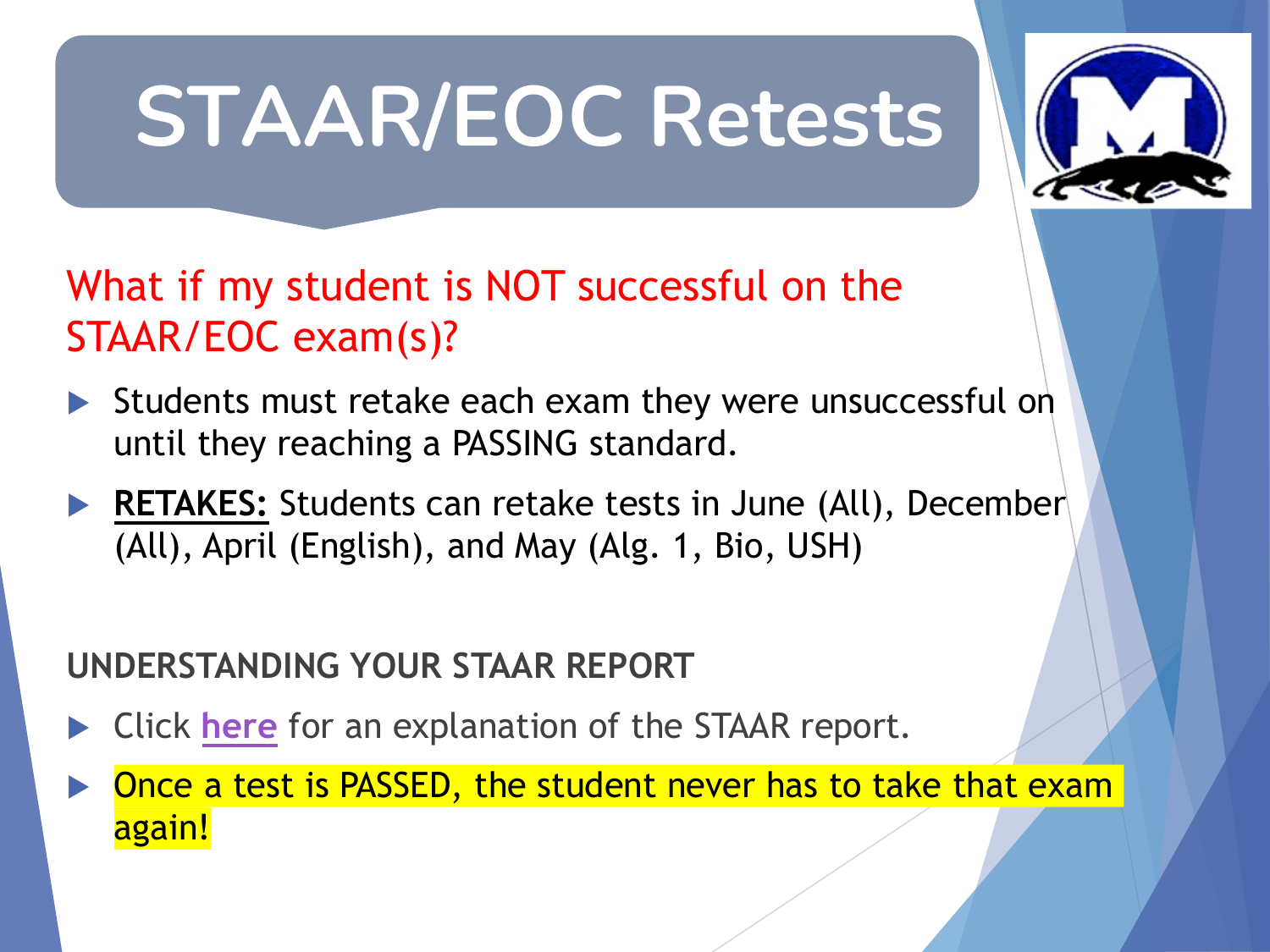### **Attendance Requirements**



State law requires a student to be in each class at least 90% of EACH semester's attendance in order to get credit for their classes. IF a student goes below the 90% rate, they cannot legally be awarded the credit for a class, no matter what grade they have in the class itself.

If a student is between 75%-89% of attendance for the semester, they will be given an opportunity to make up time for attendance.

- $\triangleright$  If a student does not complete their makeup days, they will not gain credit for their classes.
- $\blacktriangleright$  If a student makes up their hours/time BUT misses more days afterwards, they MUST make up additional time because they will drop back down below the 90% state attendance requirement.